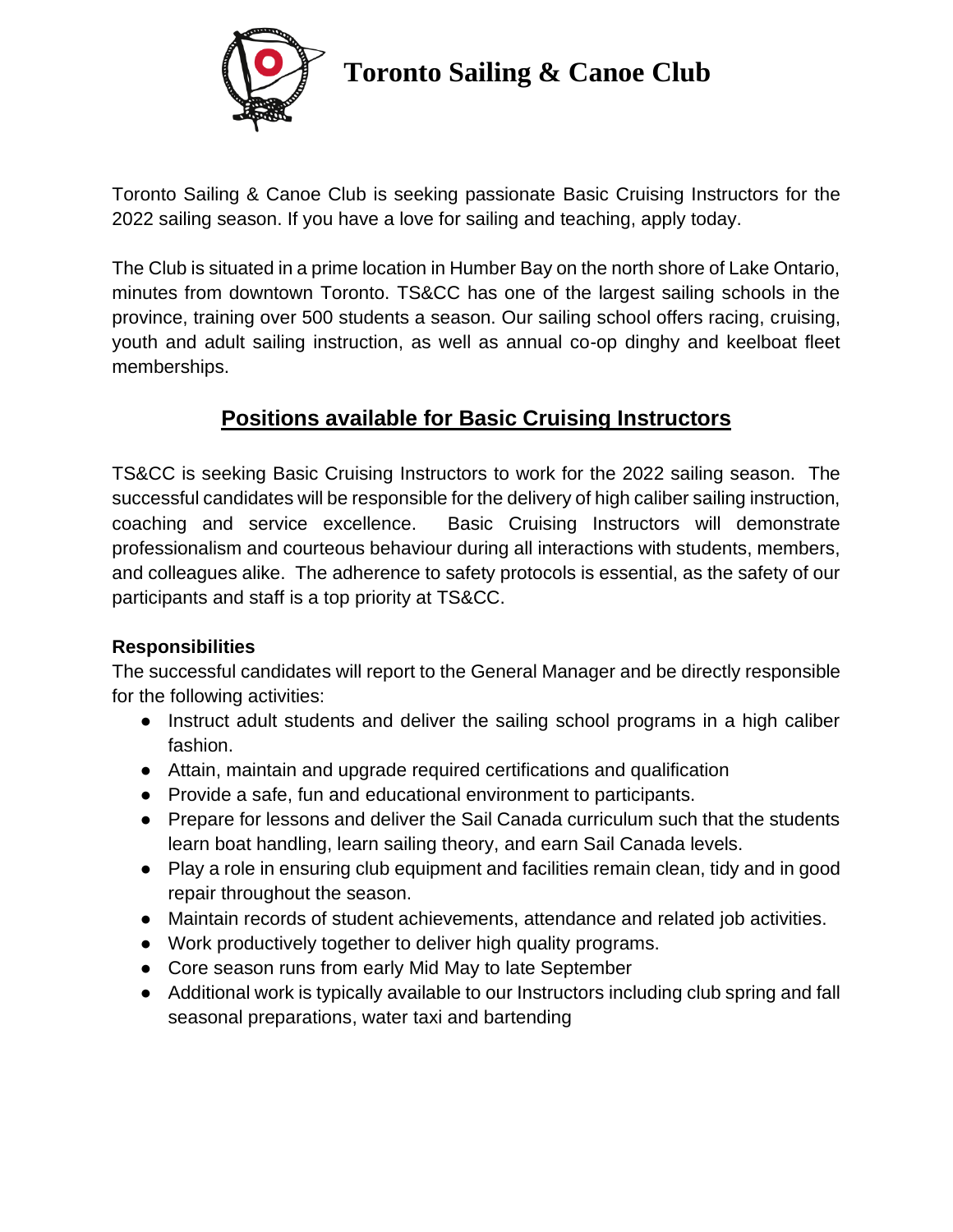

## **Toronto Sailing & Canoe Club**

#### **Qualifications**

The ideal candidate will possess the following qualifications and/or be working toward attaining them in the near term:

- Sail Canada Current Basic Cruising Instructor Certification.
- Recognized Current Standard/Basic First Aid and CPR.
- Pleasure Craft Operator card.
- Current Toronto Port Authority Power Vessel Operators Permit (Harbour License).
- Previous coaching/sailing instruction experience is required.

#### **Competencies**

- Safety focused individual.
- Ability to motivate, organize and problem solve.
- Takes initiative to go above and beyond minimum requirements of the position.
- Calmness under pressure.
- Excellent communication skills
- Creative personality and the ability to make learning fun and engaging.

#### **Toronto Sailing and Canoe Club Offers**

- Competitive hourly rate based on qualifications and experience.
- Flexible full time or part time schedule to be established, with programs offered weekends, weeknights and weekdays.
- Fun, informal, and safe work environment.
- Dry sail storage.
- Access to club owned fleet boats.
- Uniforms.
- Possibility of extra work hours (including teaching dinghy sailing lessons, water taxi and bartending for Smart Serve card holders).

#### **Accessibility**

We are an equal opportunity employer. We welcome and encourage applications from people with disabilities. We will work with you to accommodate your needs in line with the goals of the Accessibility for Ontarians with Disabilities Act and the Ontario Human Rights Code. Should you require accommodation through the application or interview processes, or any stage of the recruitment process, please contact Toronto Sailing and Canoe Club directly at general.manager@tscc.net or via Canada Post to 1391 Lake Shore Blvd., West, Toronto, Ontario, M6K 3C1